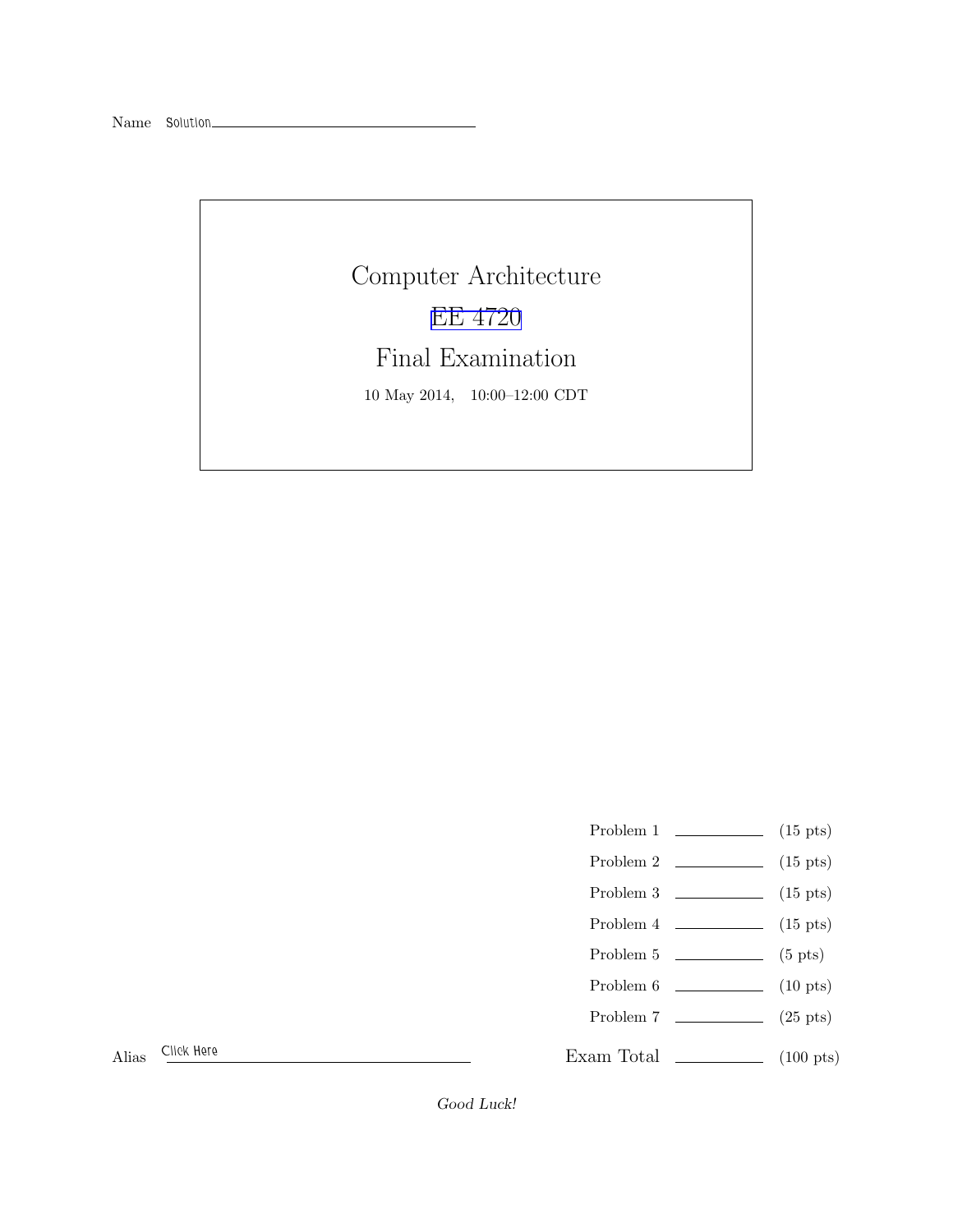

Problem 1: (15 pts) Illustrated below is the **stall-in-ME** version of our MIPS implementation, taken from the solution to the midterm exam.

(a) Show a pipeline execution diagram of the code below on this pipeline.

(b) Wires in the diagram are labeled A, B, C, and D. Under your pipeline execution diagram show the values on those wires when they are in use.

 $\overrightarrow{\mathsf{N}}$  Show pipeline execution diagram.  $\overrightarrow{\mathsf{N}}$  Show values of A, B, C, and D.

```
# SOLUTION
# Cycle 0 1 2 3 4 5 6 7 8
add.s f4,f5,f6 IF ID A1 A2 A3 A4 WF
sub.s f7,f8,f9 IF ID A1 A2 A3 A4 WF
lwc1 f1, 0(r2) IF ID EX ME ----> WF
A 1 1 1 1
B 4 7
C 1 1 0
D 1
# Cycle 0 1 2 3 4 5 6 7 8
```
Solution appears above. Values on A are only used by the FP load instructions, in this case, lwc1, and so in the table above the values are only shown in cycles 5, 6, and 7. That said, in cycle 3 A would have a 4 and in cycle 4 it would hold a 7.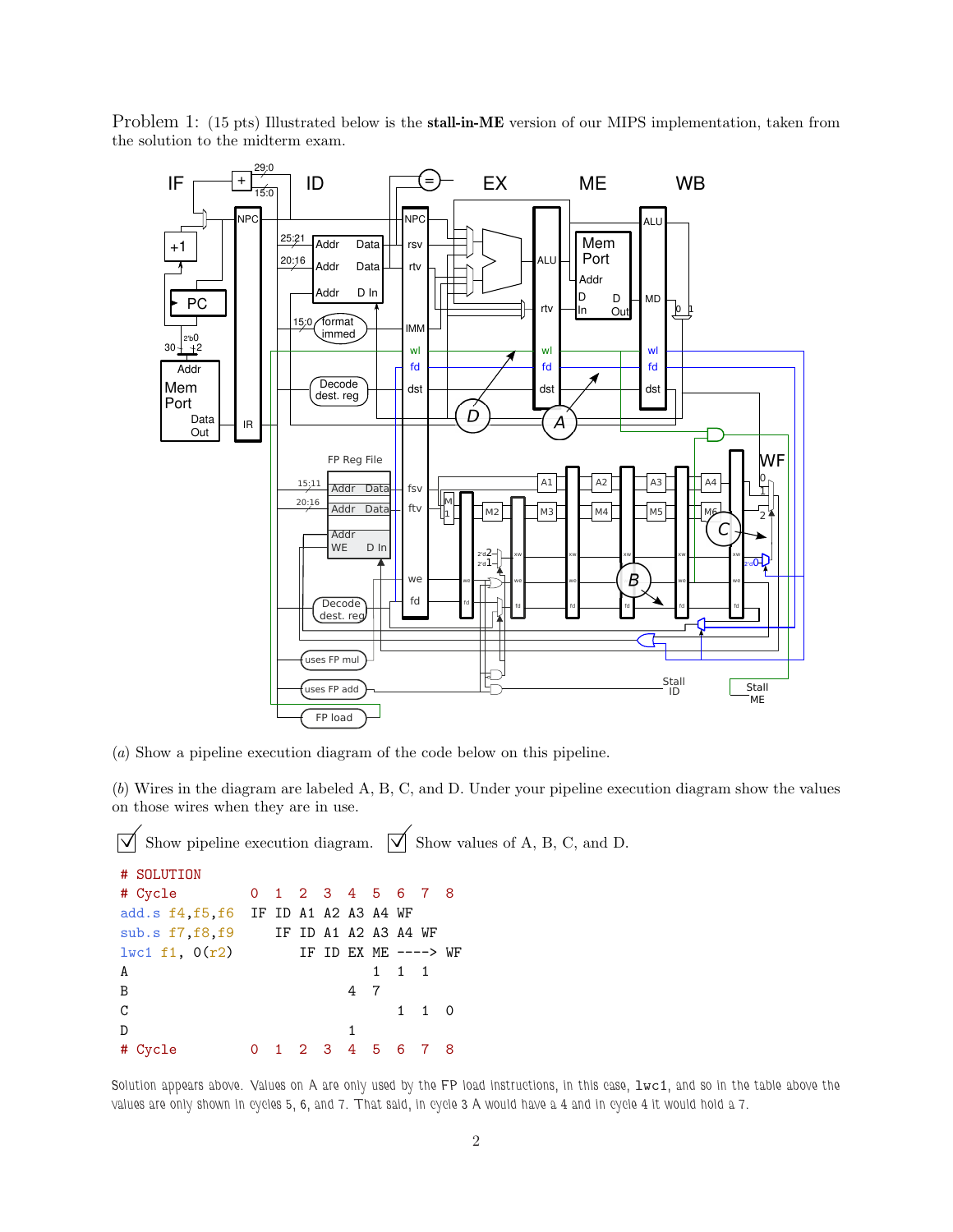Values on B are used for destination of all other instructions that write the floating-point register file, for the code above the add.s and sub.s instructions. Notice that the value shown for B is for the instruction in the A3 stage.

Values on C control which source will be written back to the FP register file.

The value on D is 1 when a FP load is in the EX stage.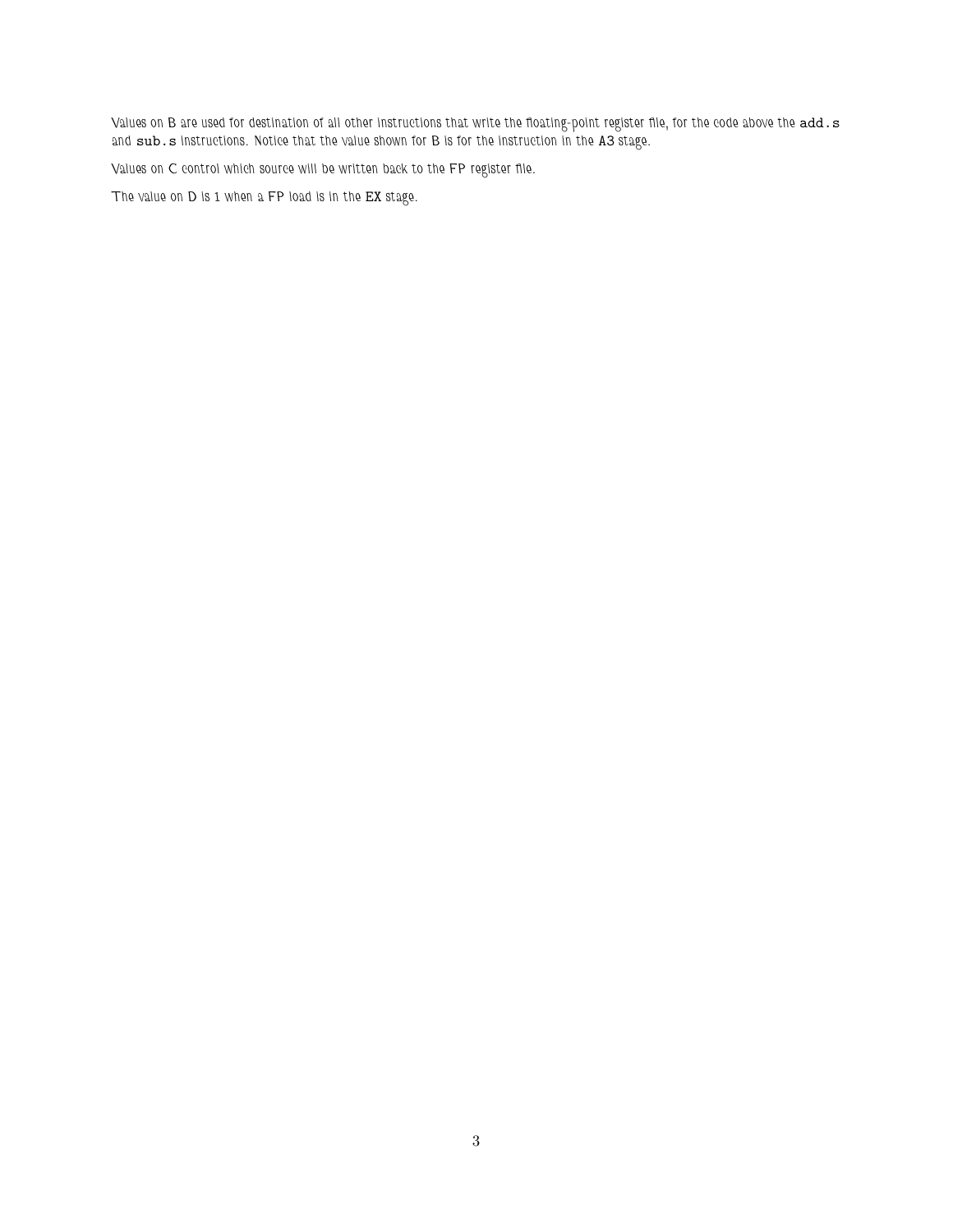Problem 2: (15 pts) Illustrated below is a 2-way superscalar MIPS implementation. Design the hardware described below. You can use the following logic blocks (with appropriate inputs) in your solution: The output of logic block isALU is 1 if the instruction's result is computed by the integer ALU. The output of logic block  $\vert$  rtSrc is 1 if the instruction uses the rt register as a source. The output of logic block isStore is 1 if the instruction is a store.



(a) Design logic to generate a signal named STALL, which should be 1 when there is a true (also called data or flow) dependence between the two instructions in ID.

 $\triangledown$  Control logic to detect true dependence in ID and assign STALL.

Solution appears above in blue. The stall signal for this part is the output of the OR gate. To help understand what's going on the IR (instruction register) for slot 0 is shown in purple and the IR for slot 1 is shown in gold. The logic compares the destination of the instruction in ID slot 0 with the two sources of the instruction in slot 1. If either matches, the stall signal is generated (which before part b would be the output of the OR gate). The rtSrc logic is needed because the  $rt$  field might hold a destination register number, and we would not want to stall for that.

(b) The code fragment below should generate a stall in our two-way superscalar implementation when the two instructions are in the same fetch group. However this particular instruction pair is a special case in which the stall is not necessary when the right bypass path(s) and control logic are provided. Note: There was a similar-sounding problem in last year's final, but the solutions are different.

0x1000: add r1, r2, r3  $0x1004: sw r1, 0(r5)$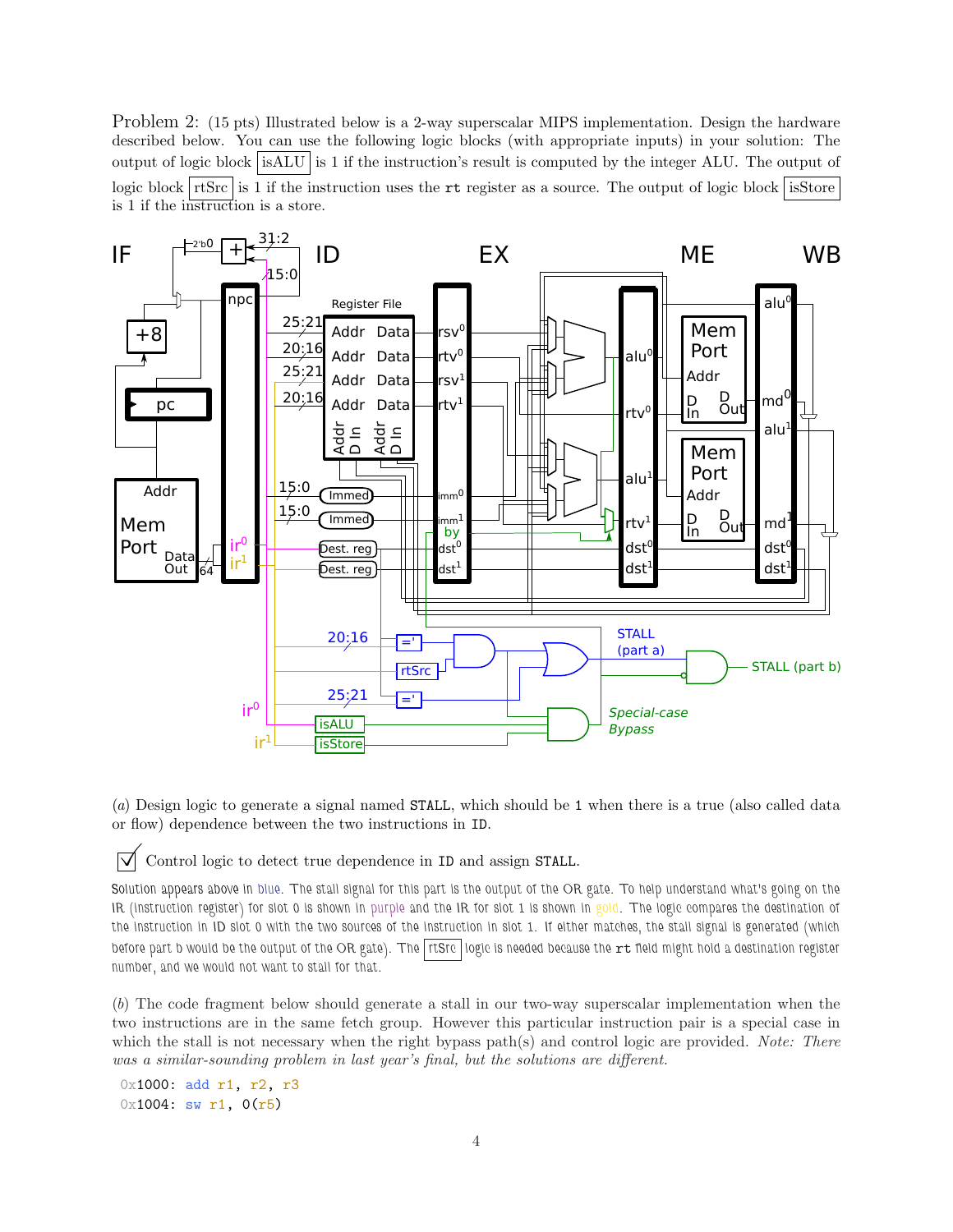$\sqrt{\phantom{a}}$  Add the bypass path(s) needed so that the code executes without a stall.

 $\overline{\vee}$  Add control logic to detect this special case and use it to suppress the stall signal from the first part. Solution appears in green.

The special case here that makes a stall unnecessary is that the sw does not need the result of the add until the end of the EX stage (or the beginning of ME). Therefore the result can be bypassed from the output of the slot-0 ALU to the input of the EX/ME.rtv1 pipeline latch. The logic for this bypass path is in the EX stage, shown in green. (It would also be correct to put the bypass in the ME stage.)

The control logic for this special-case bypass is also shown in green. The three-input AND gate checks for a dependence between the destination of the slot-0 instruction and the rt source of the slot-1 instruction (top input), whether the slot-0 instruction's result is produced by the ALU (middle input), and whether the slot-1 instruction is a store (bottom input). If all are true the bypass signal is set to true. The bypass signal is used for the new ID/EX. by pipeline latch and for the AND gate suppressing the stall signal.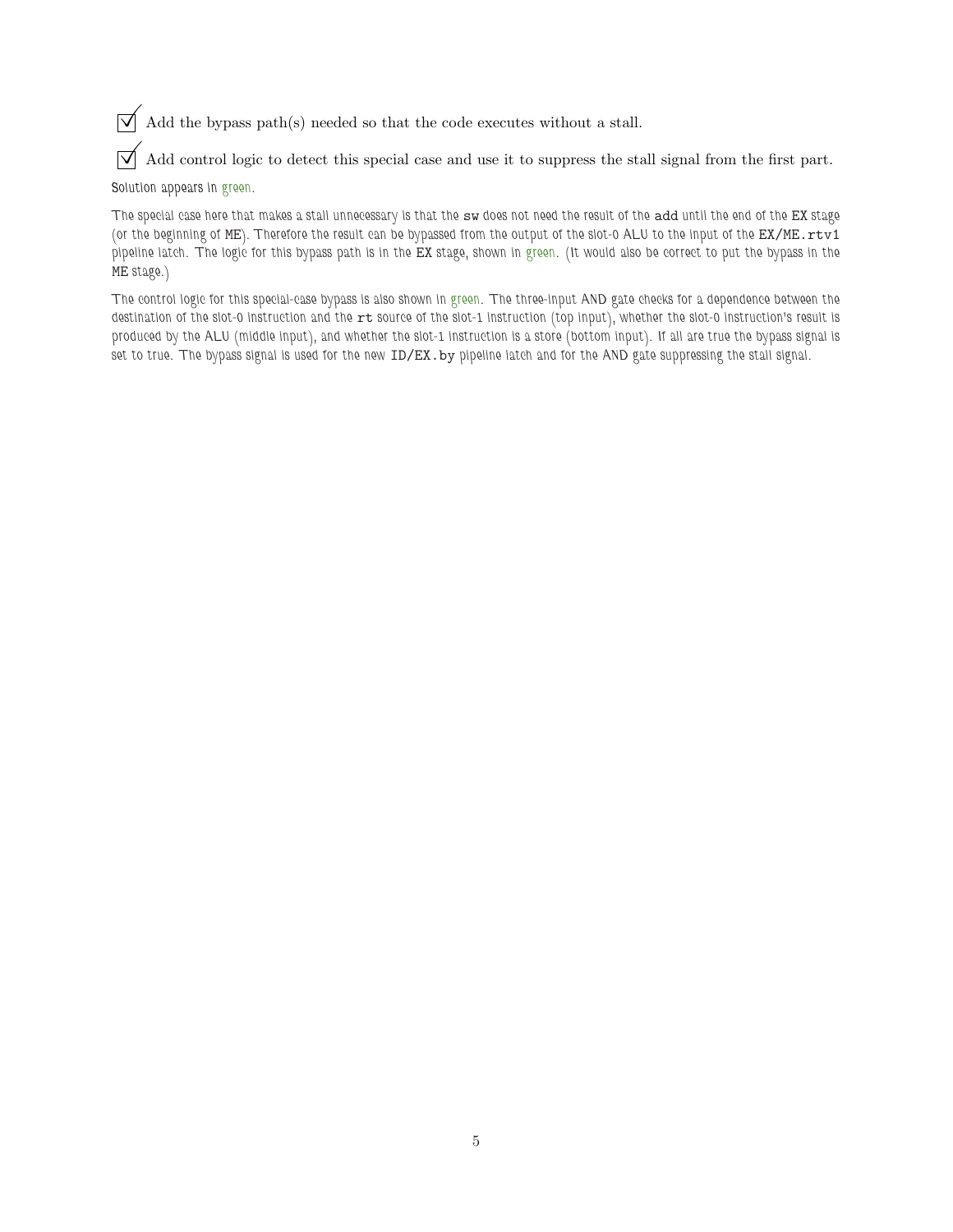Problem 3: (15 pts) Code producing the branch patterns shown below is to run on three systems, each with a different branch predictor. All systems use a  $2^{30}$  entry BHT. One system has a bimodal predictor, one system has a local predictor with a 12-outcome local history, and one system has a global predictor with a 12-outcome global history.

(a) Branch behavior is shown below. Notice that B2's outcomes come in groups of three, such as 3 qs. The first outcome of each group is random and is modeled by a Bernoulli random variable with  $p = 0.5$  (taken probability is .5). The second and third outcomes are the same as the first. For example, if the first q is T the second and third q will also be T. If the first s is N, the second and third s will also be N. Answer each question below, the answers should be for predictors that have already warmed up.

B1: T T T N N T T T N N ... B2: **r r r q q q s s s u** ... B3: T T T T T T T T T T T ...

 $\triangledown$  What is the accuracy of the bimodal predictor on branch B1?

The accuracy is  $\left\lfloor \frac{2}{5} \right\rfloor$ . The work to compute this result is shown below. The prediction accuracy is based on the second pattern repetition because the counter value at the start of the pattern and the end of the pattern is the same, 1. (In contrast, the counter value at the start of the first repetition is 0 and at the end it is 1, so we can't use the first five outcomes of B1 to compute an accuracy.)

SOLUTION Work

|  |  |  |  |                 |  |  |  |                                               | 0 1 2 3 2 1 2 3 3 2 1 $\leq$ Counter values. |
|--|--|--|--|-----------------|--|--|--|-----------------------------------------------|----------------------------------------------|
|  |  |  |  | B1: TTTNN TTTNN |  |  |  |                                               |                                              |
|  |  |  |  |                 |  |  |  |                                               | x x x x x x x x x <- Mispred location.       |
|  |  |  |  |                 |  |  |  | ----------------------- <- Repeating pattern. |                                              |

 $\triangledown$  What is the approximate accuracy of the bimodal predictor on branch B2?  $\triangledown$  Explain.

At the end of a group of three outcomes, call them  $r1$ ,  $r2$ , and  $r3$ , the two-bit counter will be either 0 or 3. Consider two possible cases: in Case 1 the next three outcomes, call them  $q1, q2,$  and  $q3,$  are the same as the  $r$ ; in Case 2 the next three outcomes are different. See the diagram below. The probability of a q1 falling into Case 1 is .5. Because the branch directions agree in Case 1 the three qs will be predicted correctly. In Case 2, where  $r$  and q are different, q1 and q2 will be mispredicted, but q3 will be correctly predicted. See counter values in the diagram below.

.

The overall prediction accuracy is the average of the two, <sup>1</sup>  $\overline{2}$  $\left($ 3  $\frac{3}{3}$  + 1 3  $\big)$ = 4 6

Case 1: r and q agree. Probability 0.5. 3 3 3 3 <- Counter value B2: r r r q q q ... B2:  $T$   $T$   $T$   $T$   $T$   $T$   $\ldots$   $\leq$  Let  $q$  =  $T$  and  $r$  =  $T$ . <- Zero mispredictions of q. Case 2: r and q disagree. Probability 0.5 3 2 1 0 <- Counter value B2: r r r q q q ... B2:  $T$   $T$   $T$   $N$   $N$   $N$   $\leftarrow$  Let  $q$  =  $T$  and  $r$  =  $N$ . x x <- Two mispredictions of q.

 $\triangledown$  What is the minimum local history size needed to predict B1 with 100% accuracy? Three outcomes are sufficient. With two outcomes a local history of TT could appear before the third T or the first N.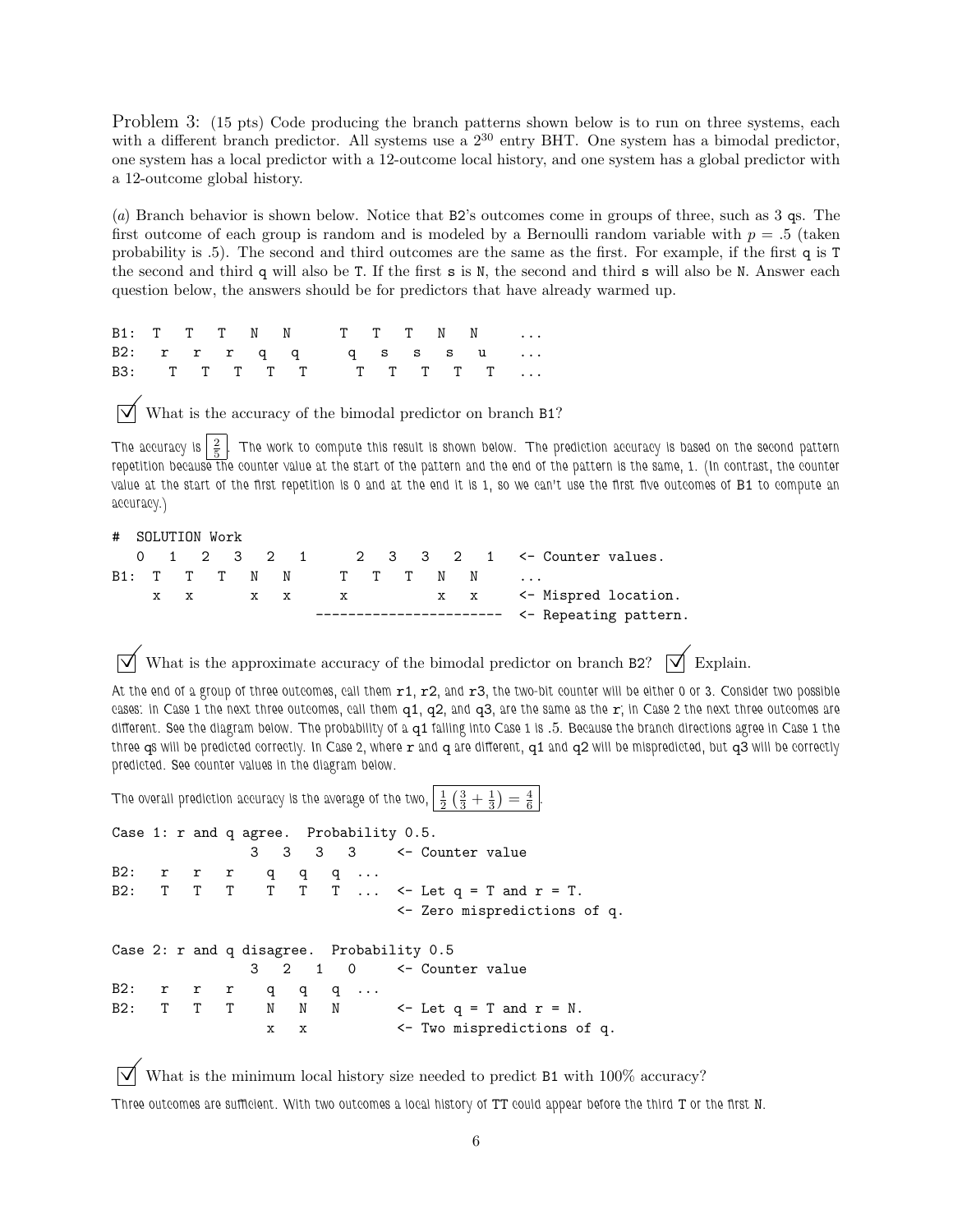$\overrightarrow{\mathcal{A}}$  What is the accuracy of the local predictor on branch B2, after warmup.  $\overrightarrow{\mathcal{A}}$  Explain.

The local predictor will predict the first branch of a group of three with a 50% accuracy. (No predictor can do better or worse.) The second and third outcomes will be predicted with 100% accuracy after warmup. That's because the PHT entries corresponding to local histories ending with an N will saturate down to a zero, and those ending with T will saturate up to 3. (See the next part.) The overall accuracy is 3 1  $rac{1}{2} + \frac{2}{3} \frac{2}{2} = \frac{5}{6}$ .

What is the best local history size for branch B2, taking warmup into consideration.  $\overrightarrow{\bigvee}$  Explain.

For any local history size greater than zero the prediction accuracy will be  $\frac{5}{6}$  after warmup. The longer the local history size is the longer the warmup time is. The minimum local history size needed is just one outcome. The local predictor will predict the same outcome as the most recent occurrence.

 $\overline{\vee}$  How many different GHR values will there be when predicting B3?

Let 312 312 312 312 indicate the state of the 12-bit GHR when predicting B3. Each digit indicates the branch affecting the corresponding bit position in the GHR. For example, branch B2 affects the rightmost bit and three other bits. Because B3 is perfectly biased we know that all the 3's must be T. The four 1s together can have five possible values, TTTN, TTNN, TNNT, NNTT, and NTTT. Considering just B1 and B3 there are  $1 \times 5 = 5$  possible GHR values. To compute the number of possible patterns for branch B2 we need to consider three cases for the first 1 position: that it corresponds to a  $q1$  (first of a group of three), a  $q2$ , or a q3. In each of those cases there are four distinct patterns. For example, in case 1 the first three 1's are from one group of three and the last 1 is from a different group of three. There are two possible outcomes for each group. For each case, one of the four patterns is all Ts and one is all Ns. The number of distinct patterns due to branch B2 is  $3 \times 2 + 2 = 8$ . The patterns due to B1 repeat every 5 occurrences of B3, while the patterns due to B2 sort of repeat every 3. Because 3 and 5 don't share a common factor  $>1$ the total number of patterns in the GHR is the product of the number of patterns due to B1 and B2. The total is  $|5 \times 8 = 40|$ .

Grading Note: For full credit one only needs to show an approach that will lead to the correct answer. The

key insight that needs to appear is multiplying the five patterns of B1 by something like  $a2^b$ , or some diagram that can be used to find the different GHR patterns.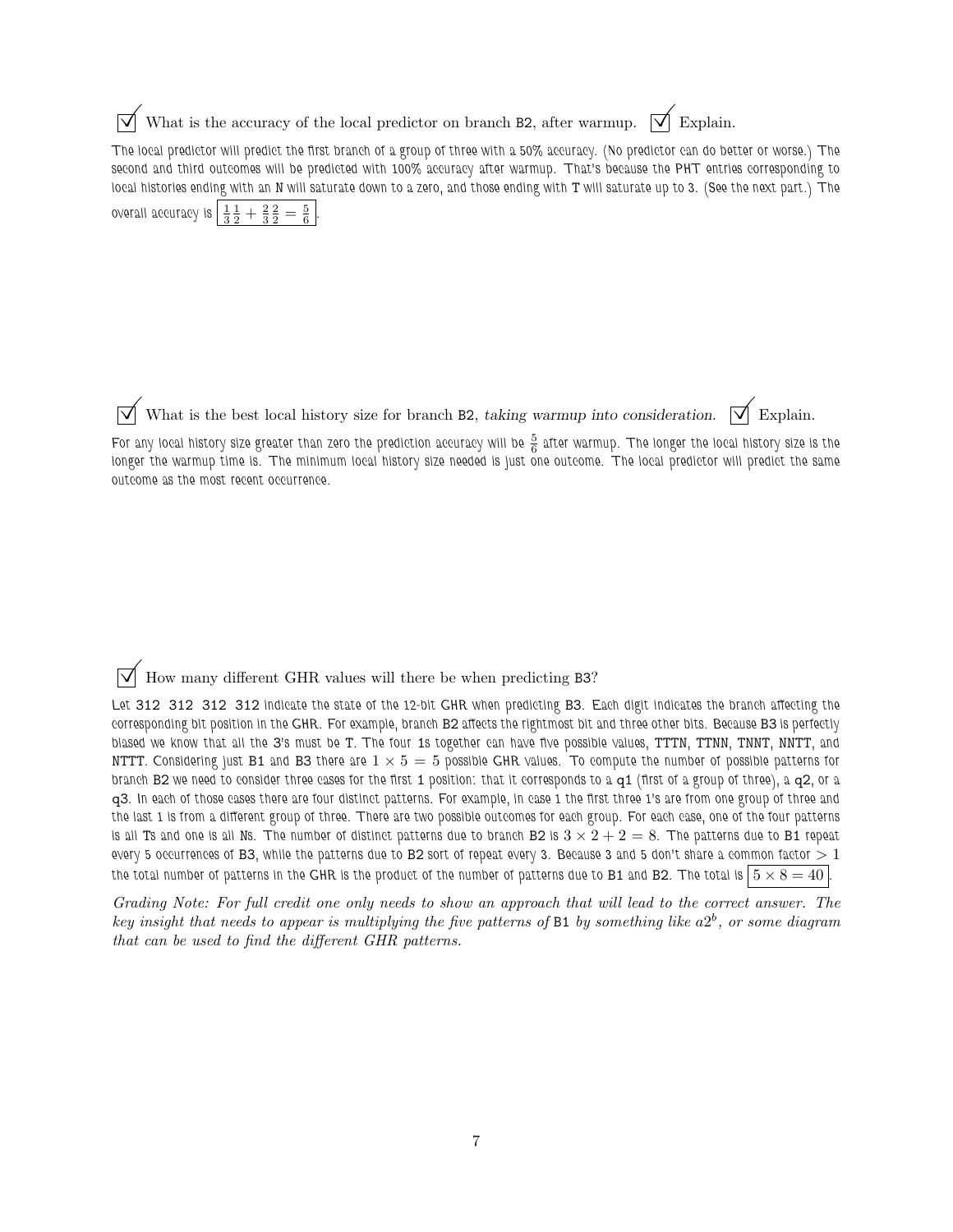Problem 3, continued:

In this part consider the same predictors as on the previous page, except this time the BHT has  $2^{14}$  entries. Also, consider the same branch patterns, they are repeated below, along with the address of branches B1 and B2. The branch predictors are part of a MIPS implementation.

0x1234: B1: T T T N N T T T N N 0x1242: B2: r r r q q q q s s s u ... B3: T T T T T T T T T T ...

(b) Choose an address for branch B3 that will result in a BHT collision with branch B1.

 $\overrightarrow{\bigvee}$  Address for B3 that results in a collision.

Branch B1 will collide with B3 in a BHT lookup if the bit values used to index the BHT for the two branches are the same. Since the BHT has  $2^{14}$  entries and because MIPS instructions are 4-byte aligned we will use bits 15:2 of the branch address to index (to use as a lookup address for) the BHT. The value of those bits for B1 is 0x1234 (note that each hex digit spans four bits). For B3 to use the same entry the four least significant hex digits should match. One such address is  $\sqrt{0x11234}$ 

(c) How does the collision change the prediction accuracy of the bimodal predictor on the two branches?

Change in B1 and  $\overrightarrow{\bigvee}$  Change in B3.

For this particular case the accuracy of B1 will improve because B3 will keep the 2-bit counter from falling below 2. This will improve B1s accuracy to  $\frac{3}{5}$ . The accuracy of B3 won't change. The Ns in B1 will never decrement the counter twice in a row (because of B3's outcome) and so the counter will never go below 2.

(d) (The answer to the following question does not depend on the sample branch patterns above.) Suppose we detect a BHT collision (perhaps by using tags). Why should we predict not taken?

 $\triangledown$  Reason for predicting not-taken for a collision.

Because a collision indicates that the BHT entry we found is not for the branch we are trying to predict. Since it's for a different branch the target, which can be stored in the BHT, would very likely be wrong. So even though there's a .5 probability that a taken prediction is correct there is a much smaller chance that the target is correct.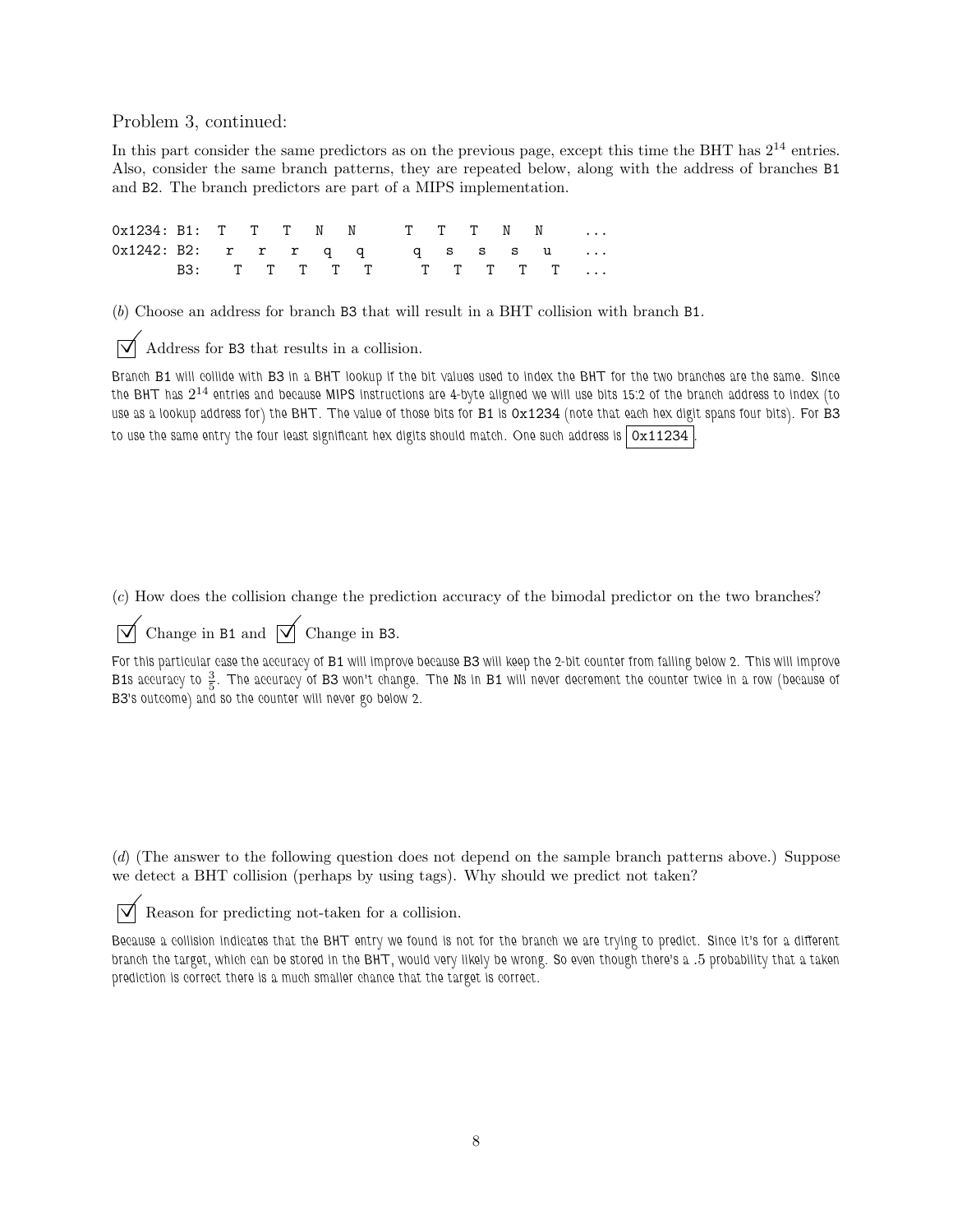Problem 4: (15 pts) The diagram below is for a  $256 \text{ kiB}$  ( $2^{18}$  B) set-associative cache. Hints about the cache are provided in the diagram.

(a) Answer the following, formulæ are fine as long as they consist of grade-time constants.



 $\overrightarrow{\phantom{a}}$  Fill in the blanks in the diagram.

 $\triangledown$  Associativity:

The associativity is 2. From the diagram we can see that there are two ways. Notice that there's no ellipsis between the ways, as there would be on a diagram in which not all the ways are shown.

 $\sqrt{\phantom{a}}$  Memory Needed to Implement (Indicate Unit!!):

It's the cache capacity,  $256\,\mathrm{k}\mathrm{iB}$  bytes, plus  $2\times2^{17-6}\,(32-17+1)$  bits.

 $\overrightarrow{\bigvee}$  Line Size (Indicate Unit!!):

Lower bit position of the address going into the tag store gives the line size,  $2^6 = 64$  characters.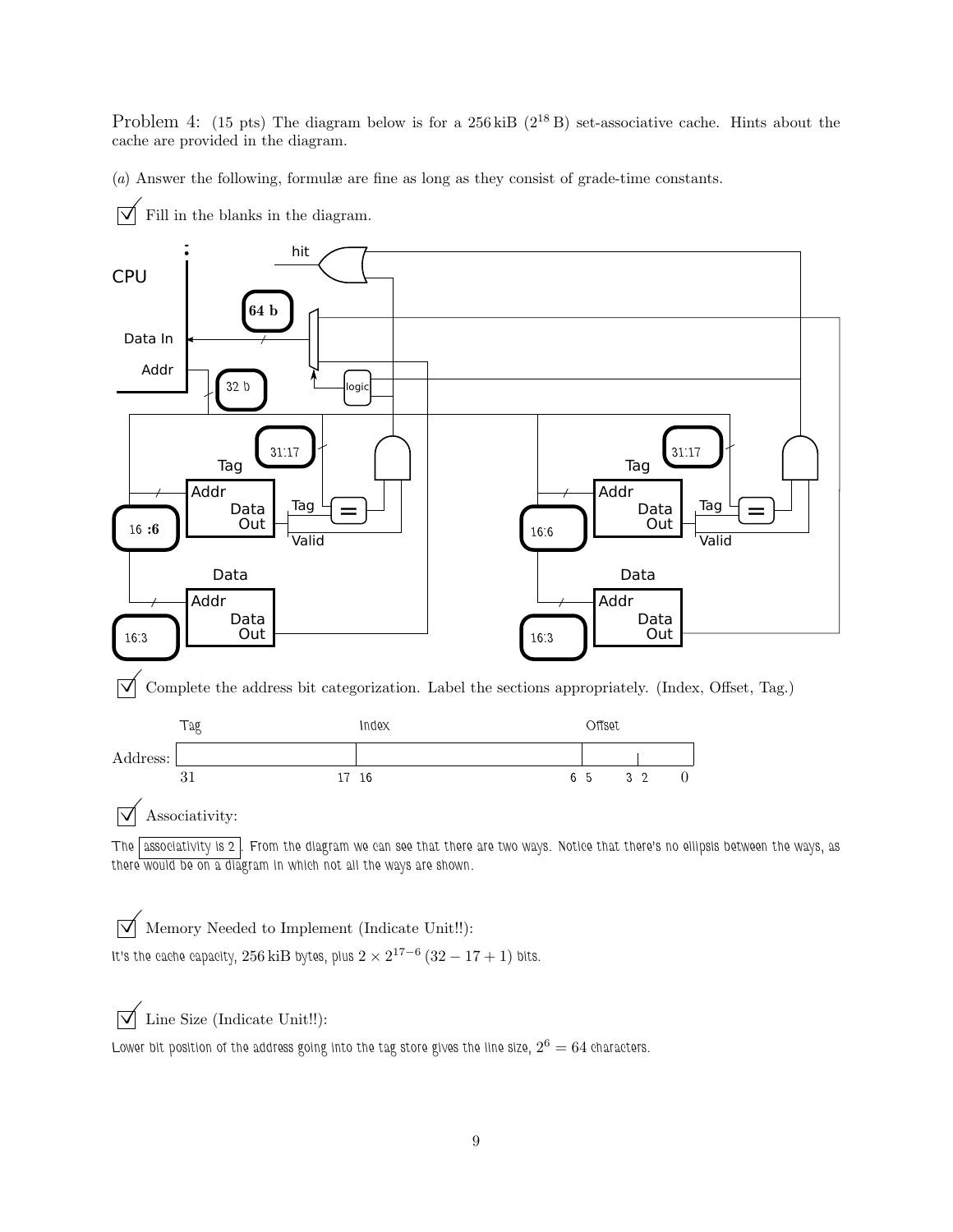$\overrightarrow{\bigvee}$  Show the bit categorization for a **fully associative** cache with the same capacity and line size.

Because the cache is fully associative the number of index bits is zero. The line size doesn't change so we don't change the offset bit positions. Instead we increase the size of the tag. The bit categorization appears below.

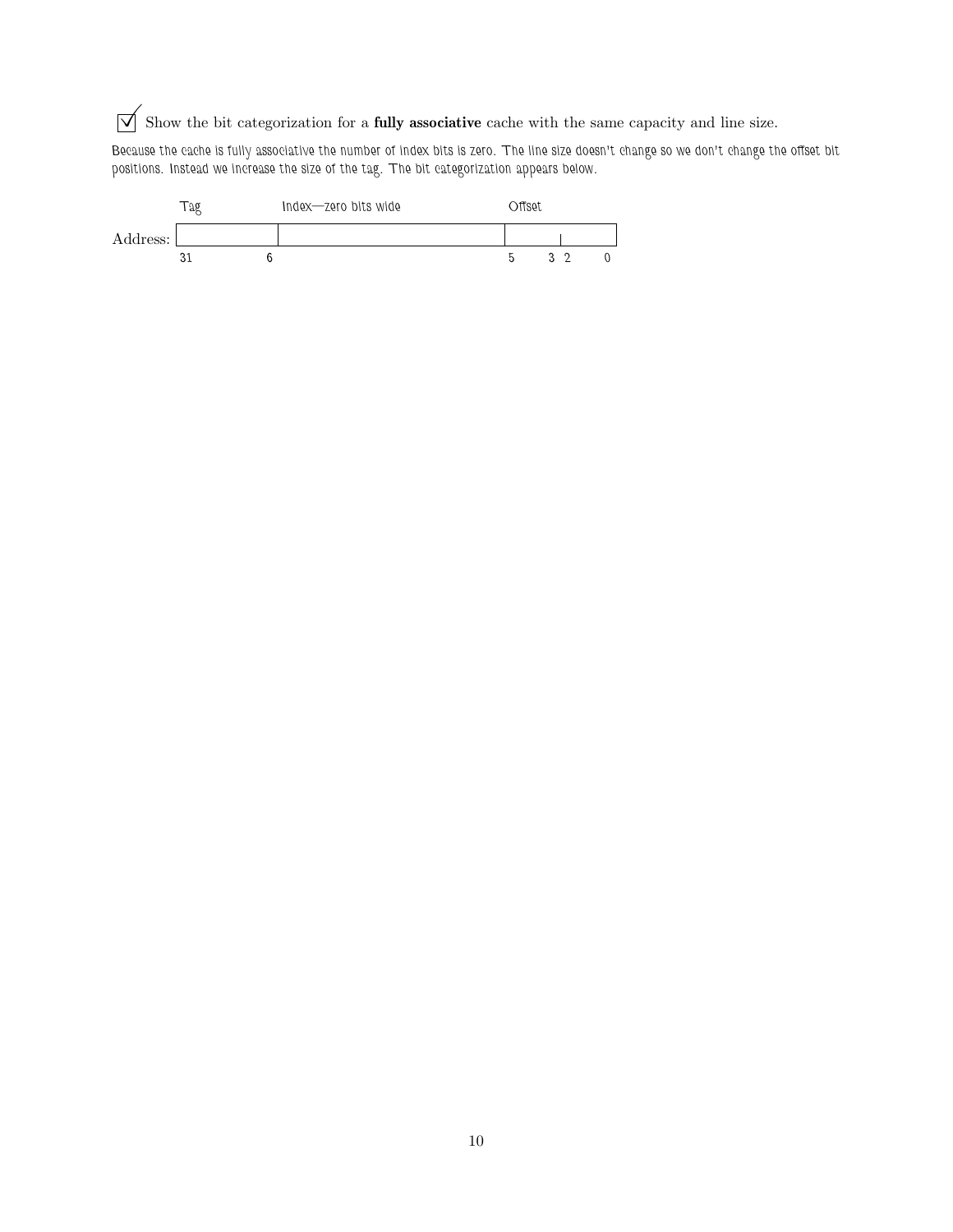Problem 4, continued: The problems on this page are **not** based on the cache from the previous page. The code in the problems below run on a  $4 \text{ MiB}$  ( $2^{22}$  byte) 4-way set-associative cache with a line size of 128 bytes.

Each code fragment starts with the cache empty; consider only accesses to the arrays.

(b) Find the hit ratio executing the code below.

```
double sum = 0;
double a = 0x2000000; // sizeof(double) == 8
int i;
int ILIMIT = 1 << 11; // = 2^{11}for (i=0; i<ILIMIT; i++) sum += a[i];
```
 $\triangledown$  What is the hit ratio running the code above? Show formula and briefly justify.

The line size of  $2^7=128$  bytes is given. The size of an array element, which is of type double, is  $8=2^3$  characters, and so there are  $2^7/8=2^{7-3}=2^4=16$  elements per line. The first access, at  $\mathtt{i=0}$ , will miss but bring in a line with  $2^4$  elements, and so the next  $2^4-1=15$  accesses will be to data on the line, hits. The access at  $\mathtt{i}=\mathtt{16}$  will miss and the process will repeat. Therefore the hit ratio is  $\frac{15}{16}$  .

(c) Find the largest value for BSIZE for which the second for loop will enjoy a 100% hit ratio.

```
struct Some_Struct {
 double val; // sizeof(double) = 8
 double norm_val;
 double a[14];
};
 const int BSIZE = 1 \ll 15; \left| \frac{\gamma}{5} \right| \ll 1 FILL IN
 Some_Struct *b;
 for ( int i = 0; i < BSIZE; i++) sum += b[i].val;for ( int i = 0; i < BSIZE; i++) b[i].norm_val = b[i].val / sum;
```
A key fact to understand when solving this problem is that two consecutive elements, say b[0] and b[1], will be on two consecutive lines. (That's because each element, Some\_struct, is the size of a line. Some\_struct contains 16 doubles [14 doubles in the array, a) and the size of 16 doubles is  $16 \times 8 = 128$  B which is the line size.)

The size of the cache is  $4\,\rm{MiB}$  which works out to  $\frac{4\,\rm{MiB}}{128\,\rm{B}}=2^{22-7}=2^{15}$  lines. A hasty student might assume the problem solved at this point, and write  $\vert$  BSIZE $=$   $2^{15}$   $\vert$ , or as is shown in the solution as the equivalent C expression, 1 << 15. In this case, haste is not being punished, that's the right answer. It's hasty because of the assumption that all  $2^{15}$  lines could co-exist in the cache.

To determine whether they really can all be in the cache at the same time, consider the sequence of addresses broken into tag, index, and offset parts. Because the size of Some\_struct is the same size as the cache line, we know that if the index of &b[i].val were x then the index of  $\&b[i+1]$ . val would be  $x + 1$ . Because the cache is 4-way set-associative the number of lines per way is  $2^{15}/4=2^{13}$ . That means the indices run from 0 to  $2^{13}-1=8191$ . So when is  ${\tt BSIZE}{=}2^{13}$  we will encounter each index exactly once, and may completely fill each way. If  ${\tt BSIZE=}2^{14}$  then we would encounter each index twice, say for  ${\tt i=0}$  and  ${\tt i=32768}.$ Element b[0] might be placed in way 0 and element b[32768] might be placed in way 1. No problem. Since the cache is 4-way we can make BSIZE  $2^{15}$  without a problem. If BSIZE were  $2^{15}+1$  then we would be using an index five times. The fifth time we use an index we would evict the data for element  $i = 0$ .

Bonus problem: What would happen if the array a were 30 elements? In that case the size of an element would be two lines, and if the index for element  $b[i]$  were x, the index for element  $b[i+1]$  would be  $x+2$ . In that case half the cache would go unused, and so BSIZE would have to be made half as large.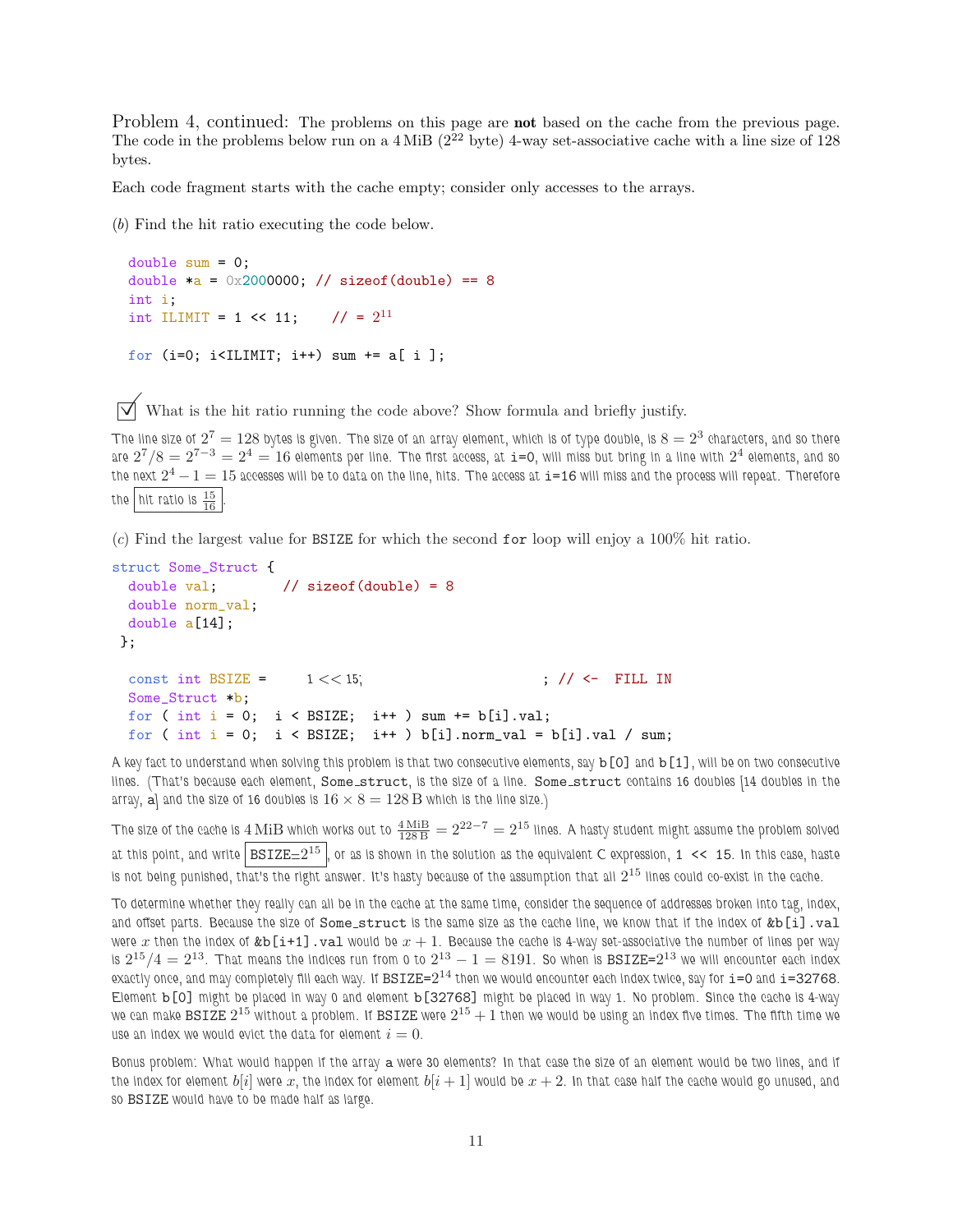Problem 5: (5 pts) The displacement in MIPS branches is 16 bits. Consider a new MIPS branch instruction, bfeq rsn, rtn (branch far), where rsn and rtn are 2-bit fields that refer to registers 4-7. As with beq, branch bfeq is taken if the contents of registers rsn and rtn are equal. With six extra bits bfeq can branch 64 times as far.

(a) Show an encoding for this instruction which requires as few changes to existing hardware as possible.

| $\overrightarrow{\bigvee}$ Encoding for bfeq. $\overrightarrow{\bigvee}$ Explain how minimizes changes. |        |                               |  |  |     |                                                                                                                                                                                                                                                                              |  |  |  |  |  |  |  |
|---------------------------------------------------------------------------------------------------------|--------|-------------------------------|--|--|-----|------------------------------------------------------------------------------------------------------------------------------------------------------------------------------------------------------------------------------------------------------------------------------|--|--|--|--|--|--|--|
| The encoding for bfeq is shown below. The 22-bit displacement is is3, it3, Immed (in Verilog notation). |        |                               |  |  |     |                                                                                                                                                                                                                                                                              |  |  |  |  |  |  |  |
|                                                                                                         | Opcode | $183$ $153$ $153$             |  |  | rt2 | Immed                                                                                                                                                                                                                                                                        |  |  |  |  |  |  |  |
| $Encoding for bfeq$ :                                                                                   |        |                               |  |  |     |                                                                                                                                                                                                                                                                              |  |  |  |  |  |  |  |
|                                                                                                         | 31     | 26 25 23 22 21 20 18 17 16 15 |  |  |     | 0                                                                                                                                                                                                                                                                            |  |  |  |  |  |  |  |
| file. (See the solution to the next part.)                                                              |        |                               |  |  |     | In the encoding above the rs and rt register fields each have been shortened from five to two bits. (The original format I encoding<br>is shown below.) Since the fields have been shortened but not moved the four remaining bits can be connected directly to the register |  |  |  |  |  |  |  |



The encoding below, which would receive partial credit, would result in more costly implementations. This inferior encoding is certainly more organized with rs2 and rt2 next to each other and with the immediate occupying 22 contiguous bits. However the multiplexors at the register file inputs would need to be five bits instead of three bits. Notice that it does not make a difference whether or not the immediate bits are contiguous, as they are below, or split, as they are in the solution above.

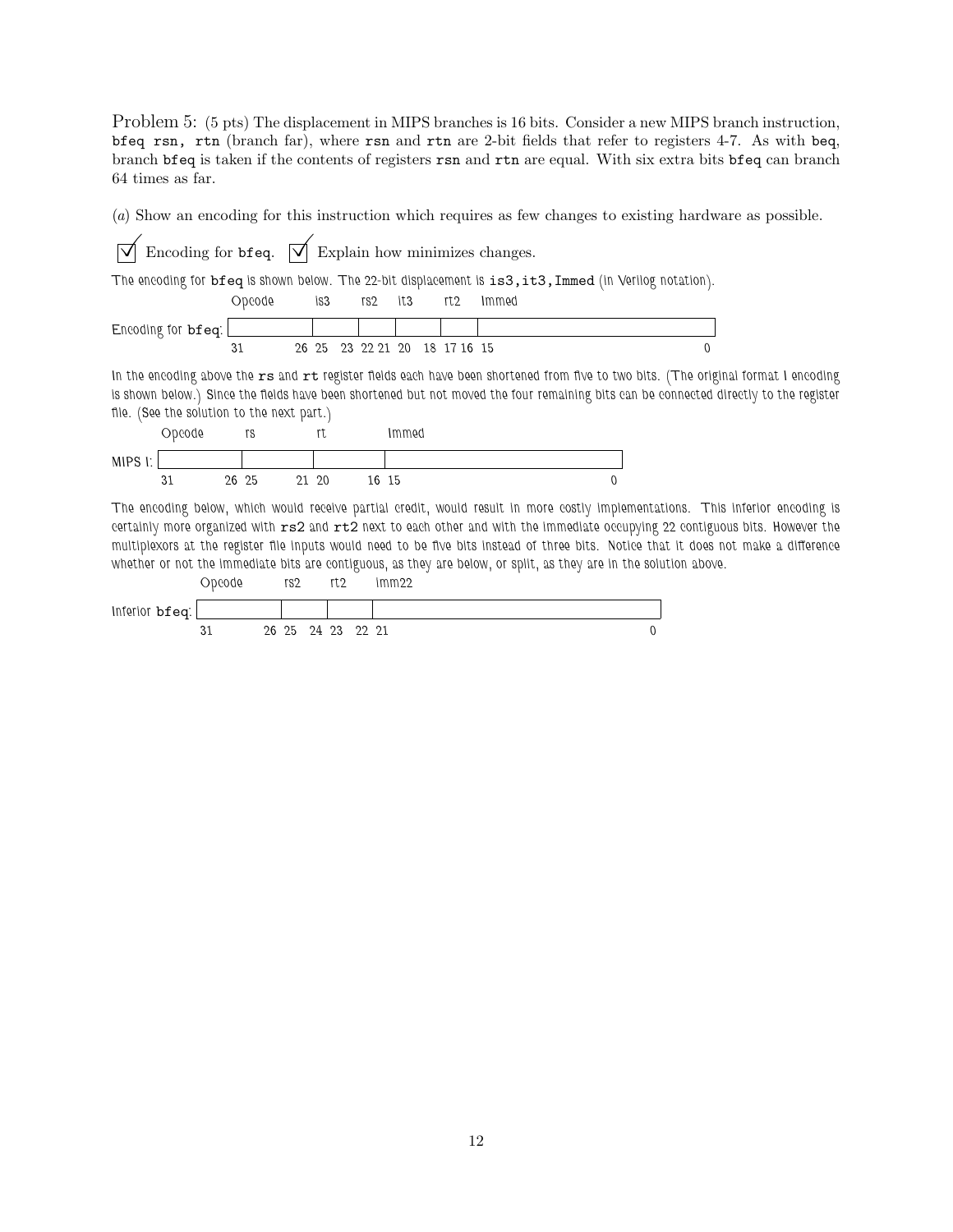(b) Modify the pipeline below to implement the new instruction. Use as little hardware as possible.

 $\triangledown$  Briefly show changes.

Changes appear below. At the register file address inputs, shown in blue, the high three bits of each register number is determined by a multiplexor. If a bfeq is present the upper inputs are used, making the upper three bits of each register number 0012, otherwise the upper bits come from the instruction. The lower two bits are taken from the instruction regardless of whether bfeq is present.

If a bfeq is present the displacement includes the extra six bits, these changes are shown in green.

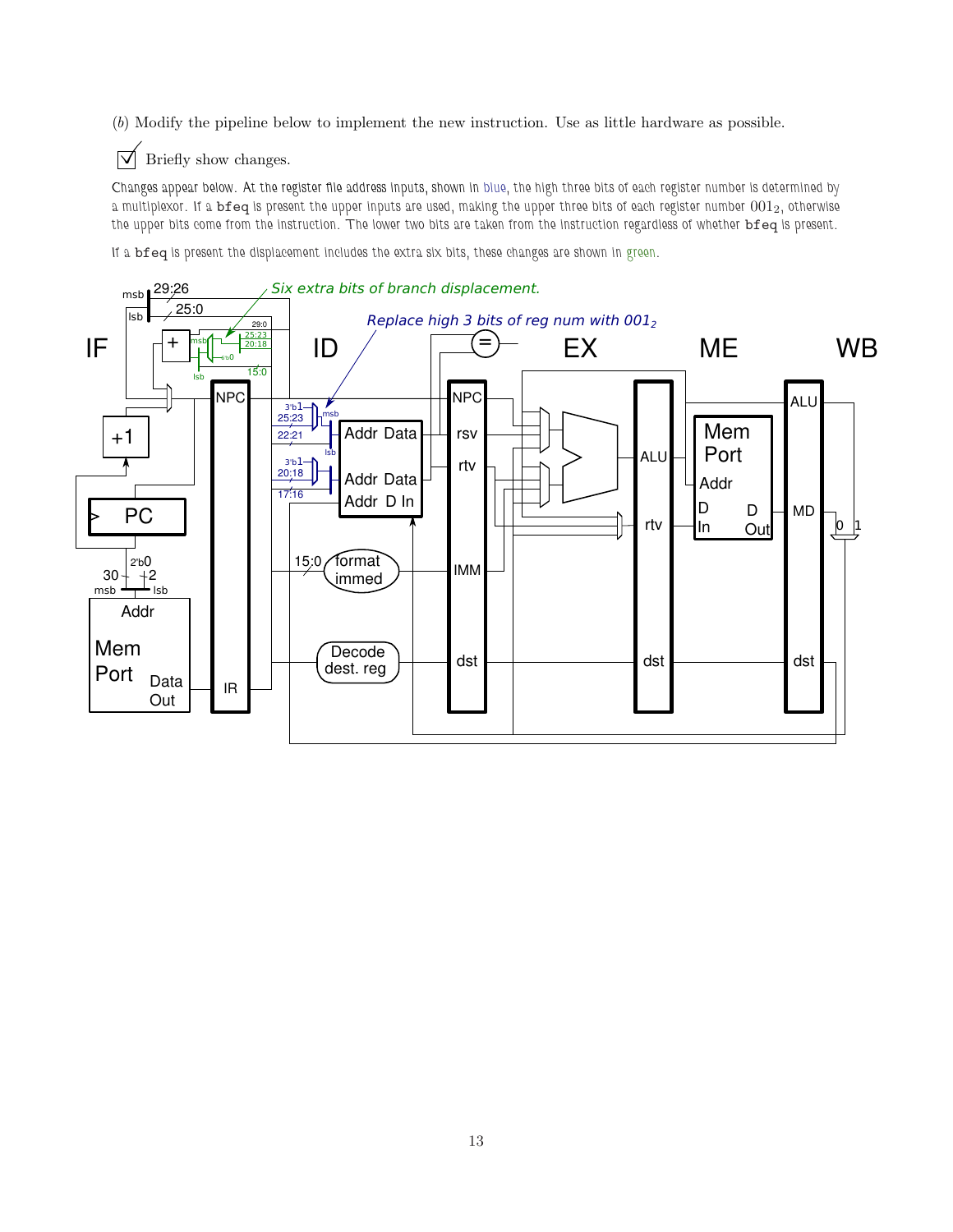Problem 6: (10 pts) Illustrated below is a dynamically scheduled four-way superscalar MIPS implementation and the execution of code on that implementation.



|  | LOOP: # Cycle 0 1 2 3 4 5 6 7 8 9 10 11 12 13 14 15  |  |  |  |  |  |  |  |              |
|--|------------------------------------------------------|--|--|--|--|--|--|--|--------------|
|  | $1\text{wcl } f2$ , $0(r1)$ IF ID Q RR EAME WB C     |  |  |  |  |  |  |  |              |
|  | add.s $f4$ , $f4$ , $f2$ IF ID Q RR A1 A2 A3 A4 WB C |  |  |  |  |  |  |  |              |
|  | bne r1, r2, LOOP IF ID Q RR B WB                     |  |  |  |  |  |  |  |              |
|  | addir1, r1, 4 IF ID Q RR EX WB                       |  |  |  |  |  |  |  |              |
|  | LOOP: # 0 1 2 3 4 5 6 7 8 9 10 11 12 13 14 15        |  |  |  |  |  |  |  |              |
|  | $1\text{wcl }f2$ , $0(r1)$ IF ID Q RR EAME WB        |  |  |  |  |  |  |  |              |
|  | add.s f4, f4, f2 IF ID Q RR A1 A2 A3 A4 WB C         |  |  |  |  |  |  |  |              |
|  | bne r1, r2, LOOP IF ID Q RR B WB                     |  |  |  |  |  |  |  |              |
|  | addir1, r1, 4 IF ID Q RR EX WB                       |  |  |  |  |  |  |  | <sup>C</sup> |
|  | # Cycle 0 1 2 3 4 5 6 7 8 9 10 11 12 13 14 15        |  |  |  |  |  |  |  |              |

(a) On the diagram above indicate when each instruction will commit.

 $\triangledown$  Show commits on diagram above.

Commits shown above (they are indicated with a C). Note that commits must occur in program order and that there cannot be more than four commits per cycle. (Program order means that a commit for an instruction cannot occur before the commit for a preceding instruction.)

(b) What is the execution rate, IPC, for the code above for a large number of iterations assuming perfect branch prediction. Note that the system is dynamically scheduled.

 $\triangledown$  IPC for code above for large number of iterations.

Short answer: the code will execute at just  $1 \text{insn/cycle}$  due to the  $\text{add.s.}$ 

Longer answer: Notice that one source of the add.s instruction, f4, is the result of the add.s instruction in the prior iteration. This means that execution can go no faster than four cycles per iteration. The sample execution (the one in the unsolved problem, not just the solution) shows that there are bypass paths so the second iteration add.s can start as soon as the first iteration add.s result is ready. This suggests that four cycles per iteration is possible. Instruction fetch and decode goes much faster, one cycle per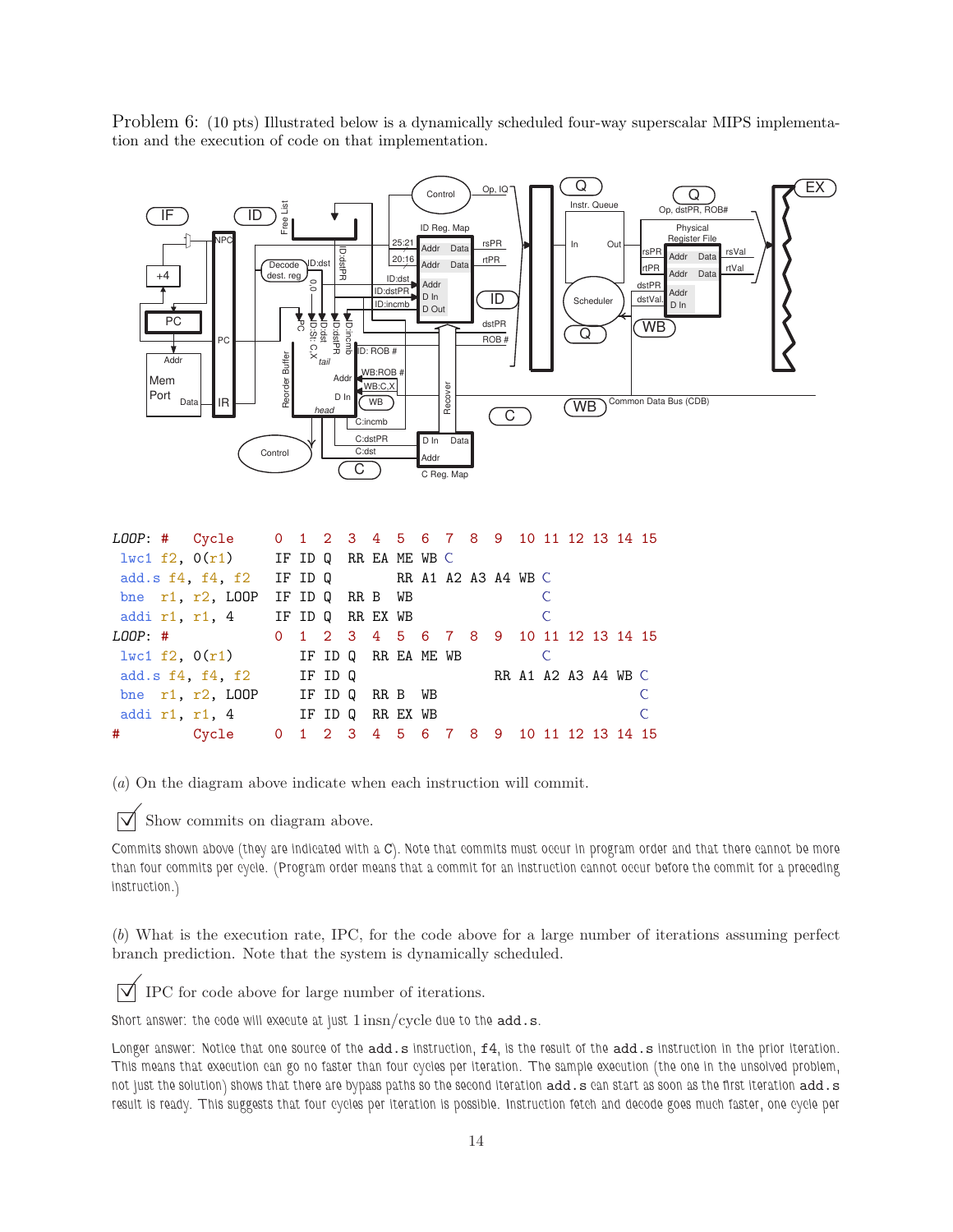iteration. Eventually though the ROB will fill causing IF to periodically stall. On average each iteration will take four cycles and each iteration consists of four instructions, for an IPC of  $\frac{4}{4}=\overset{\cdot}{1}$ .

(c) On the next page there is a table showing the values of selected signals during the execution of the code, the signals are related to register renaming. Show values where indicated on the table. Note that ID:incmb is already shown in cycle 1, show its values for later cycle(s).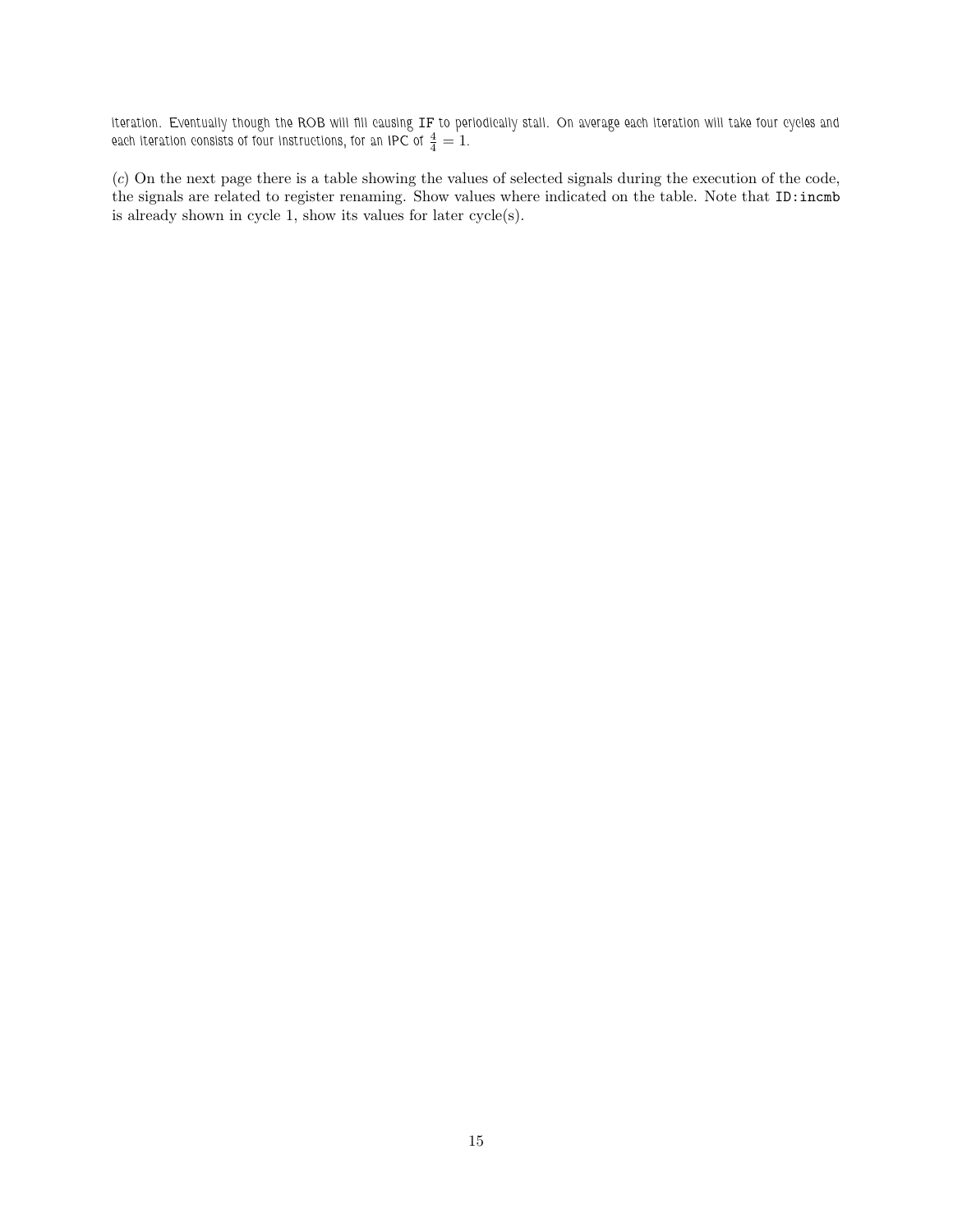

 $\sqrt{\phantom{a}}$  Show values where indicated.

SOLUTION shown in blue.

| LOOP:               | Cycle                                             | $\circ$     | 1            | $\mathbf{2}$   | 3           | 4  | 5        | 6        | $\overline{7}$ | 8              | 9  | 10 | 11             | 12             | 13 | 14 |                |
|---------------------|---------------------------------------------------|-------------|--------------|----------------|-------------|----|----------|----------|----------------|----------------|----|----|----------------|----------------|----|----|----------------|
| $l$ wc1 f2, $0(r1)$ |                                                   | ΙF          | ID           | Q              | RR.         | ΕA | ME       | WB       | $\mathsf{C}$   |                |    |    |                |                |    |    |                |
| add.s f4, f4, f2    |                                                   | ΙF          | ID           | Q              |             |    | $\rm RR$ | A1       | A2             | A3             | A4 | WB | $\mathsf{C}$   |                |    |    |                |
|                     | bne r1, r2, LOOP                                  | ΙF          | ID           | Q              | $_{\rm RR}$ | B  | WB       |          |                |                |    |    | $\mathsf{C}$   |                |    |    |                |
| addi r1, r1, 4      |                                                   | IF          | ID           | Q              | RR          | EX | WB       |          |                |                |    |    | $\mathsf{C}$   |                |    |    |                |
| LOOP:               | Cycle                                             | 0           | $\mathbf{1}$ | 2              | 3           | 4  | 5        | 6        | $\overline{7}$ | 8              | 9  | 10 | 11             | 12             | 13 | 14 |                |
| lvc1 f2, 0(r1)      |                                                   |             | ΙF           | ID             | Q           | RR | ΕA       | МE       | WB             |                |    |    | $\overline{C}$ |                |    |    |                |
| add.s f4, f4, f2    |                                                   |             | IF           | ID             | Q           |    |          |          |                |                | RR | A1 | A2             | A <sub>3</sub> | Α4 | WB | $\mathsf{C}$   |
|                     | bne r1, r2, LOOP                                  |             | ΙF           | ID             | Q           | RR | B        | WB       |                |                |    |    |                |                |    |    | $\mathsf{C}$   |
| addi r1, r1, 4      |                                                   |             | ΙF           | ID             | Q           | RR | ЕX       | WB       |                |                |    |    |                |                |    |    | $\overline{C}$ |
| #                   | Cycle                                             | $\mathbf 0$ | $\mathbf{1}$ | $\overline{2}$ | 3           | 4  | 5        | 6        | $\overline{7}$ | 8              | 9  | 10 | 11             | 12             | 13 | 14 |                |
| ID:dstPR 0 (lwc1)   |                                                   |             | 65           | 62             |             |    | for      | register |                | 12             |    |    |                |                |    |    |                |
| ID:dstPR 1 (add.s)  |                                                   |             | 97           | 69             |             |    | for      | register |                | $\mathsf{f}_4$ |    |    |                |                |    |    |                |
| ID:dstPR 3 (addi)   | 79                                                |             | for          |                | register    |    | r1       |          |                |                |    |    |                |                |    |    |                |
|                     | # Show values for signals below, including incmb. |             |              |                |             |    |          |          |                |                |    |    |                |                |    |    |                |
| #                   | Cycle                                             | 0           | $\mathbf{1}$ | $\overline{2}$ | 3           | 4  | 5        | 6        | $\overline{7}$ | 8              | 9  | 10 | 11             | 12             | 13 | 14 |                |
| ID:incmb 0 (lwc1)   |                                                   |             | 83           | 65             |             |    |          |          |                |                |    |    |                |                |    |    |                |
| ID:incmb 1 (add.s)  |                                                   |             | 20           | 97             |             |    |          |          |                |                |    |    |                |                |    |    |                |
| ID:incmb 3 (addi)   |                                                   |             | 67           | 60             |             |    |          |          |                |                |    |    |                |                |    |    |                |
|                     |                                                   |             |              |                |             |    |          |          |                |                |    |    |                |                |    |    |                |
| ID:rsPR 0 (lwc1)    |                                                   |             | 67           | 60             |             |    |          |          |                |                |    |    |                |                |    |    |                |
|                     |                                                   |             |              |                |             |    |          |          |                |                |    |    |                |                |    |    |                |
| ID:rsPR 1 (add.s)   |                                                   |             | 20           | 97             |             |    |          |          |                |                |    |    |                |                |    |    |                |
|                     |                                                   |             |              |                |             |    |          |          |                |                |    |    |                |                |    |    |                |
| ID:rsPR 3 (addi)    |                                                   |             | 67           | 60             |             |    |          |          |                |                |    |    |                |                |    |    |                |
|                     |                                                   |             |              |                |             |    |          |          |                |                |    |    |                |                |    |    |                |
| ID:rtPR 1 (add.s)   |                                                   |             | 65           | 62             |             |    |          |          |                |                |    |    | <- rt, not rs  |                |    |    |                |
| #                   | Cycle                                             | $\mathbf 0$ | $\mathbf{1}$ | $\mathbf{2}$   | 3           | 4  | 5        | 6        | $\overline{7}$ | 8              | 9  | 10 | 11             | 12             | 13 | 14 |                |
| WB:dstPR 0 (lwc1)   |                                                   |             |              |                |             |    |          | 65       | 62             |                |    |    |                |                |    |    |                |
| WB:dstPR 1 (add.s)  |                                                   |             |              |                |             |    |          |          |                |                |    | 97 |                |                |    | 69 |                |
| WB:dstPR 3 (addi)   |                                                   |             |              |                |             |    | 60       | 79       |                |                |    |    |                |                |    |    |                |
| #                   | Cycle                                             | $\mathbf 0$ | 1            | 2              | 3           | 4  | 5        | 6        | 7              | 8              | 9  | 10 | 11             | 12             | 13 | 14 |                |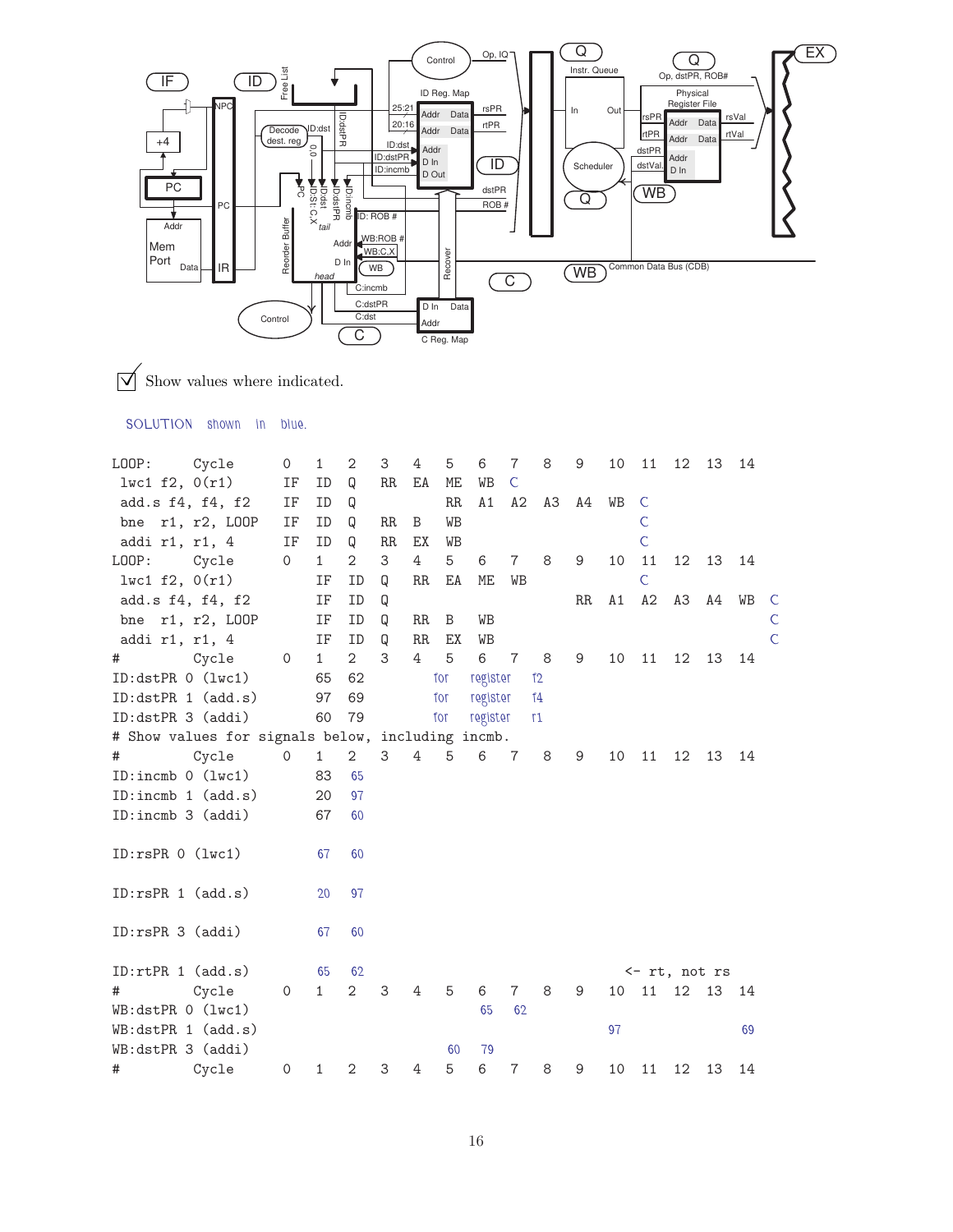Problem 7: (25 pts) Answer each question below.

(a) Describe how cost and performance limit the practical largest value of width (value of n) in an n-way superscalar implementation.

## $\triangledown$  Cost limiter.

Bypass paths become a major element when n is large. Consider an  $n$ -way superscalar design derived from the 5-stage statically scheduled MIPS implementation used in class. The EX stage will have  $n$  2-input ALUs, requiring a set of bypass paths for each of the  $2n$  inputs. The ME and WB stage will each hold  $n$  results. The number of multiplexor inputs needed to provide bypass paths from those  $\mathrm{\dot{2}} n$  results to the  $2n$  inputs is  $4n^2$ . At 32- or 64 bits each, that will quickly dominate cost.

 $\sqrt{\phantom{a}}$  Performance limiter.

There will be several performance limiters. One major limiter is the lack of sufficient instructions to execute in parallel. In a statically scheduled  $n$ -way superscalar design there cannot be true dependencies between the  $n$  instructions in a group to avoid stalls. If there are dependencies then the group will spend two or more cycles in ID, reducing performance. The larger  $n$  is the more frequently such dependencies will occur. Dynamic scheduling helps but does not eliminate the problem.

Another major performance limiter with large  $n$  are branches. Branches occur frequently in integer code, perhaps once every five or six instructions. In practical designs execution could only reach up to the first taken branch in a group. (In impractical [academic] designs multiple branches can be predicted per cycle and instructions can be fetched from multiple non-adjacent areas per cycle).

(b) What is the most important factor in determining the size of a level 1 cache?

 $\overrightarrow{\bigvee}$  Most important factor in L1 cache size.

Clock frequency and load latency. The amount of time it takes to retrieve data from a memory is a function of its size, the larger the slower. Typically designers would set a target for the clock frequency and for the number of cycles it would take to retrieve data from the L1 cache. The largest L1 size that can meet these requirements would be chosen. For example, suppose we chose two cycles for an L1 hit (the pipeline might have two memory stages, ME1 and ME2), and suppose we chose a clock period of 0.7 ns. That would give us 1.4 ns to retrieve data from the cache. We would choose the largest L1 size that could provide the data in 1.4 ns. The remaining chip area might be used for an L2 cache.